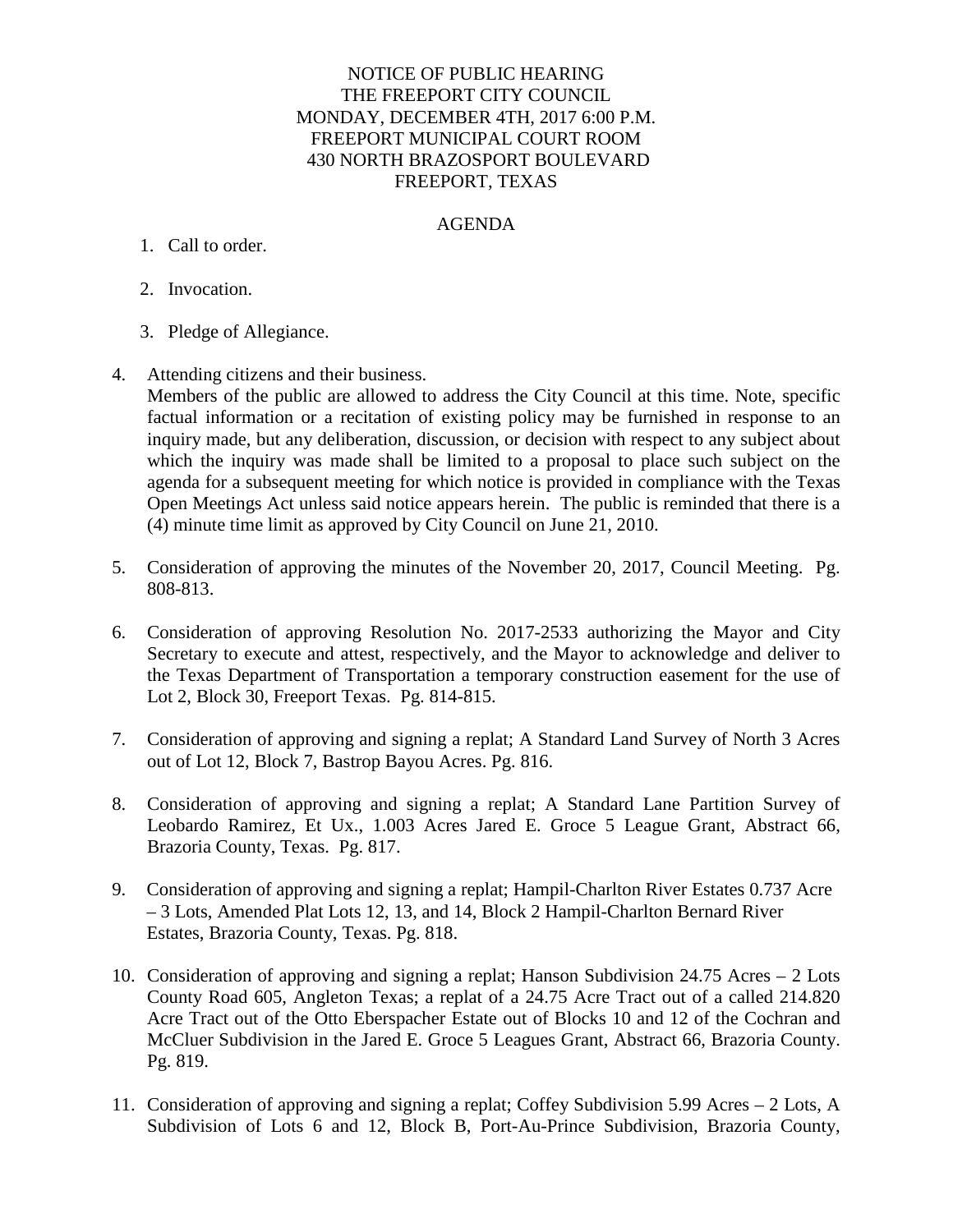Texas, according to the Plat of Port-Au-Prince Subdivision recorded in Volume 15, Pages 145-146 of the Plat Records of Brazoria County, Texas. Pg. 820.

# 12. Consideration of cancelling December 18, 2017 & January l, 2018 Council Meetings.

13. Consideration of taking action on any item discussed in Executive Session.

Work Session:

- A. Mayor Troy T. Brimage announcements and comments.
- B. Councilman McDonald Ward A announcements and comments.
- C. Councilman Bass Ward B announcements and comments.
- D. Councilwoman Mireles Ward C announcements and comments.
- E. Councilman Yates Ward D announcements and comments.
- F. Updates on current infrastructure.

#### Adjourn

Items not necessarily discussed in the order they appear on the agenda. The Council at its discretion may take action on any or all of the items as listed. This notice is posted pursuant to the Texas Open Meeting Act. (Chapter 551, Government Code).

In compliance with the Americans with Disabilities Act, the City of Freeport will provide for reasonable accommodations for persons attending City Council Meetings. Request should be received 48 hours prior to the meeting. Please contact the City Secretary office at 979-233-3526. I, Delia Munoz City Secretary for the City of Freeport, Texas certify that this agenda was posted in the official glass case at the rear door of the City Hall, with 24 hours a day public access, 200 West 2nd Street, Freeport Texas, November 30, 2017 at or before 5:00 p.m.

Executive Session:

Section 551.071, Government Code

Consultation with City Attorney concerning pending or contemplated litigation, settlement offers or other matters in which his duty to the City Council under the Texas Disciplinary Rules of Professional Conduct of the State Bar of Texas clearly conflicts with Chapter 551, Government Code, to-wit:

- 1. Discussion and possible action regarding claims asserted by Jeff Pynes in connections with the termination of his employment with the city and any counterclaims or other response the City may have to such claims.
- 2. Discussion and possible action regarding claims the City may have concerning streets and alleys and other matters relating to the East End, i.e. any portion of the City located East of Navigation Boulevard, formerly known as Pine Street.

Section 551.074, Government Code

Deliberations concerning the appointment, employment, evolution, reassignment, duties, discipline or dismissal or a public officer or employee or to hear a complaint or charge against an officer or employee , to wit: